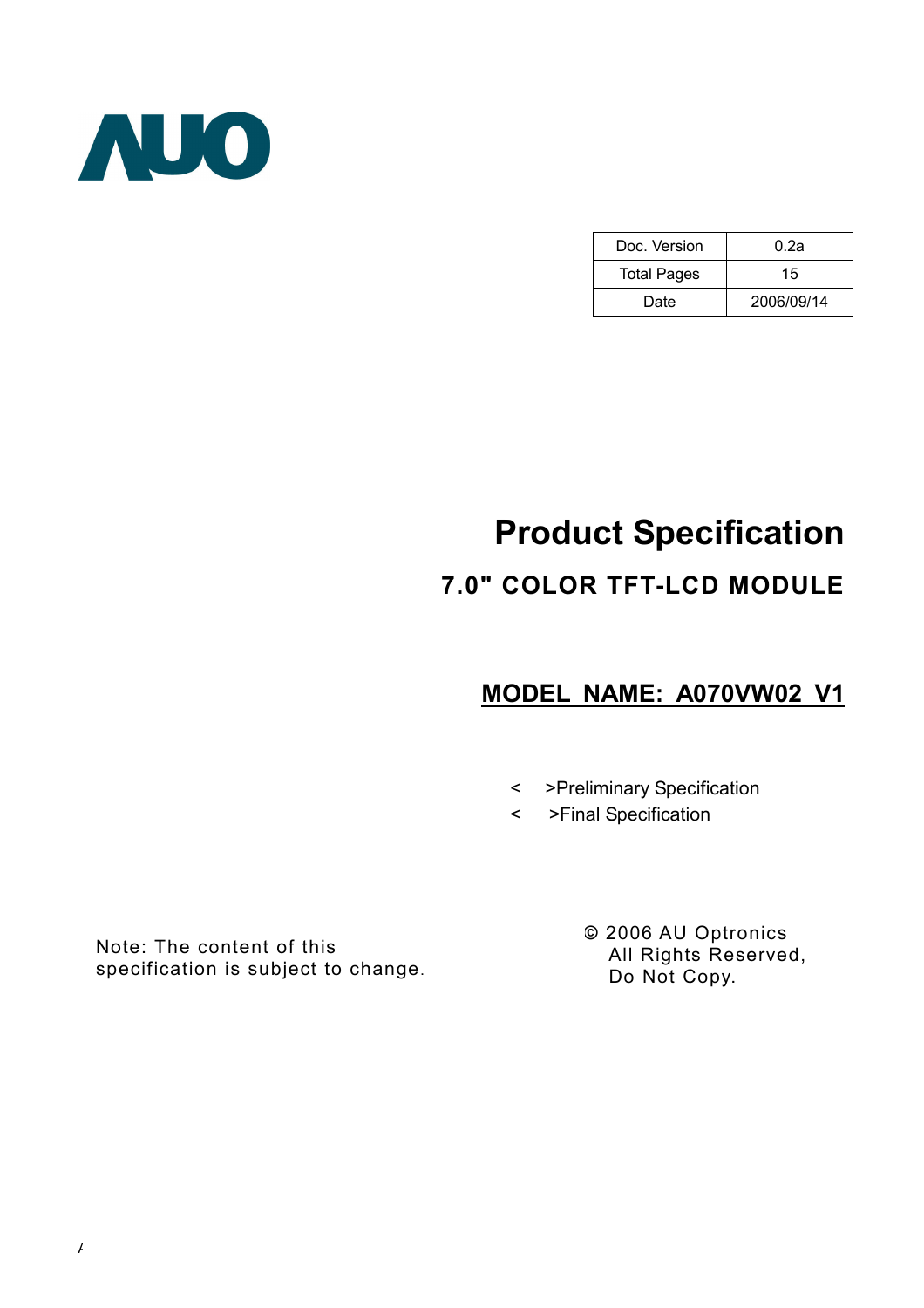

### Record of Revision

| <b>Version</b> | <b>Revise Date</b> | Page           | <b>Content</b>                                    |
|----------------|--------------------|----------------|---------------------------------------------------|
| 0.0            | 2006/04/12         |                | First draft.                                      |
|                |                    | $\overline{4}$ | Revise Weight                                     |
|                |                    | 8              | Revise Absolute Maximum Rating                    |
| 0.1            | 2006/06/06         | 9              | Revise TFT- LCD Typical Operation Condition       |
|                |                    | 12             | Revise White Chromaticity                         |
|                |                    | 13             | Revise the drawing of definition of viewing angle |
|                |                    | 6              | Modify the outline drawing for rear side          |
| 0.2            |                    | 11             | Modify HV mode timming spec                       |
|                | 2006/08/05<br>12   |                | Revise the optical specification                  |
|                |                    | 14             | Revise the note of RA test                        |
| 0.2a           | 2006/09/14         | 12             | Revise note 1 of backlight driving current        |
|                |                    |                |                                                   |
|                |                    |                |                                                   |
|                |                    |                |                                                   |
|                |                    |                |                                                   |
|                |                    |                |                                                   |
|                |                    |                |                                                   |
|                |                    |                |                                                   |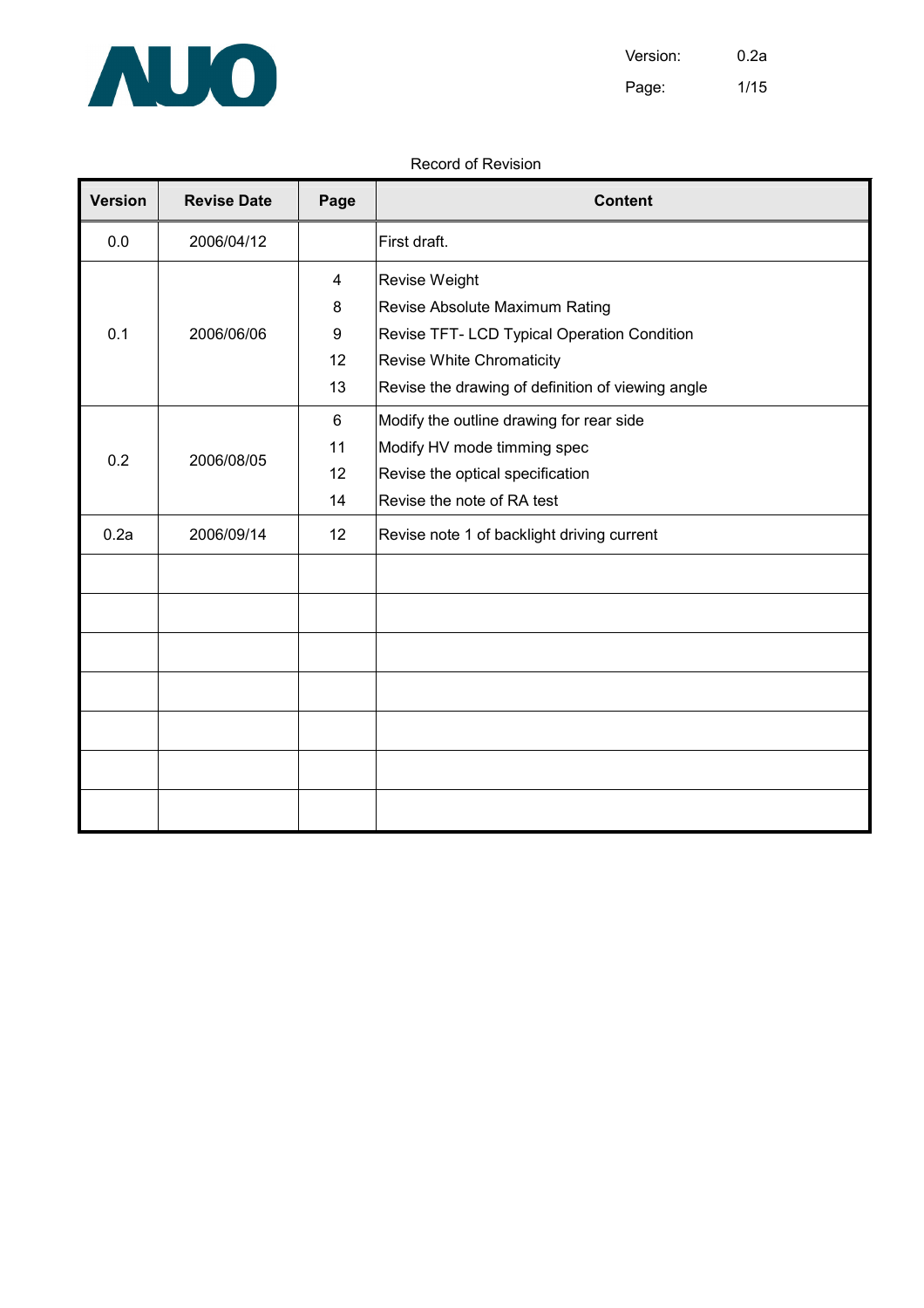

 $0.2a$ Version: Page:  $2/15$ 

 $\overline{\phantom{a}}$ 

# **Contents:**

| В.        |  |
|-----------|--|
| <u>C.</u> |  |
| D.        |  |
|           |  |
|           |  |
|           |  |
|           |  |
|           |  |
| E.        |  |
|           |  |
|           |  |
|           |  |
|           |  |
|           |  |
| G.        |  |
| Η.        |  |
|           |  |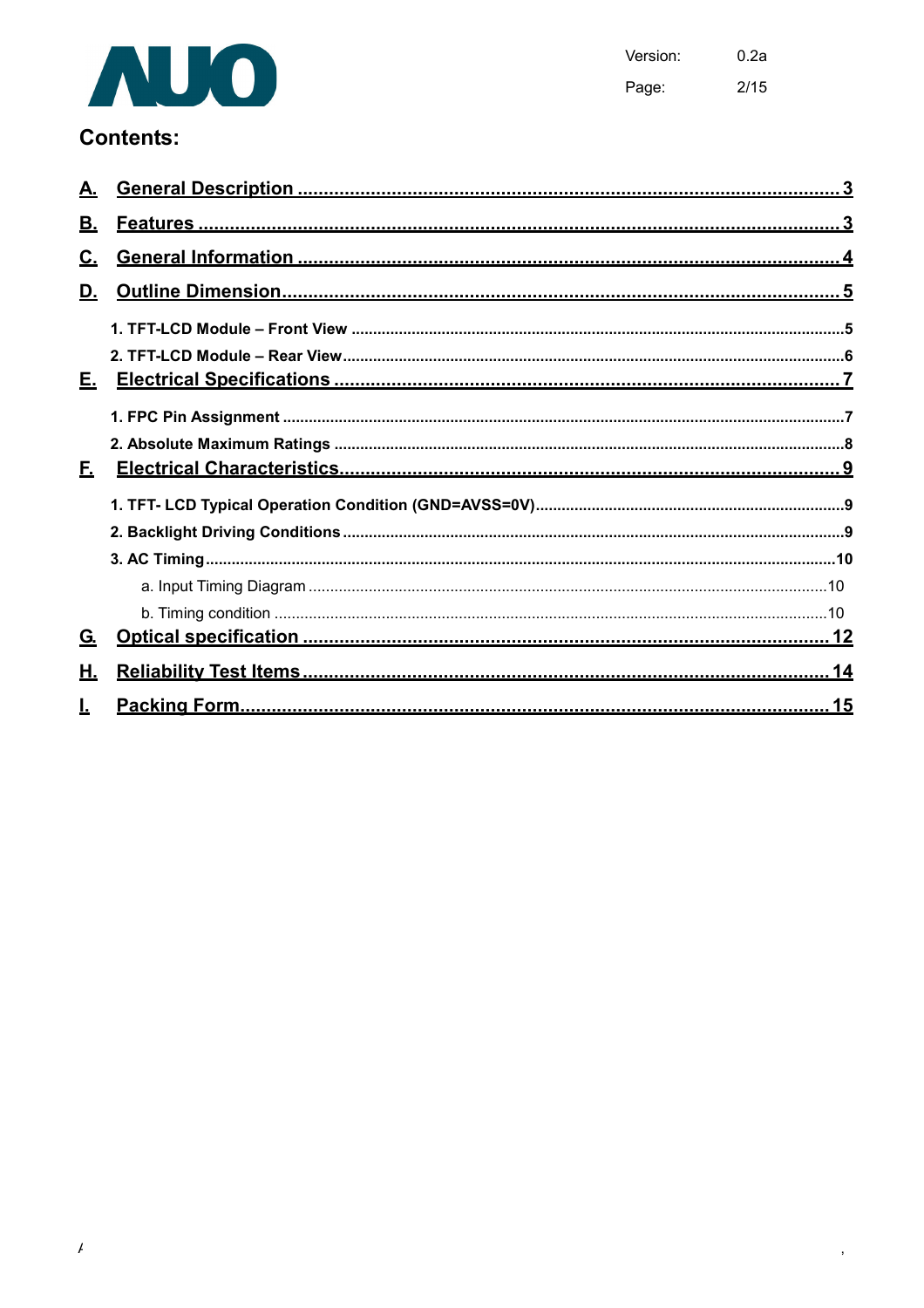

Version: 0.2a Page: 3/15

### A. General Description

A070VW02 V1 is a amorphous transmissive type TFT (Thin Film Transistor) LCD (Liquid crystal Display). This model is composed of TFT-LCD, drive IC, backlight unit, and driving board.

### B. Features

- 7-inch display size
- WVGA resolution and stripe dot arrangement
- $\bullet$  Built in timing controller and one DC-DC controller
- Single 3.3V power supply for LCD. 6.6V/200mA for LED backlight
- Up/Down, Left/Right reversion selection
- SYNC + DE Mode
- $\bullet$  Low power consumption
- TTL 6bits interface support:
- Wide viewing angle
- **•** Green design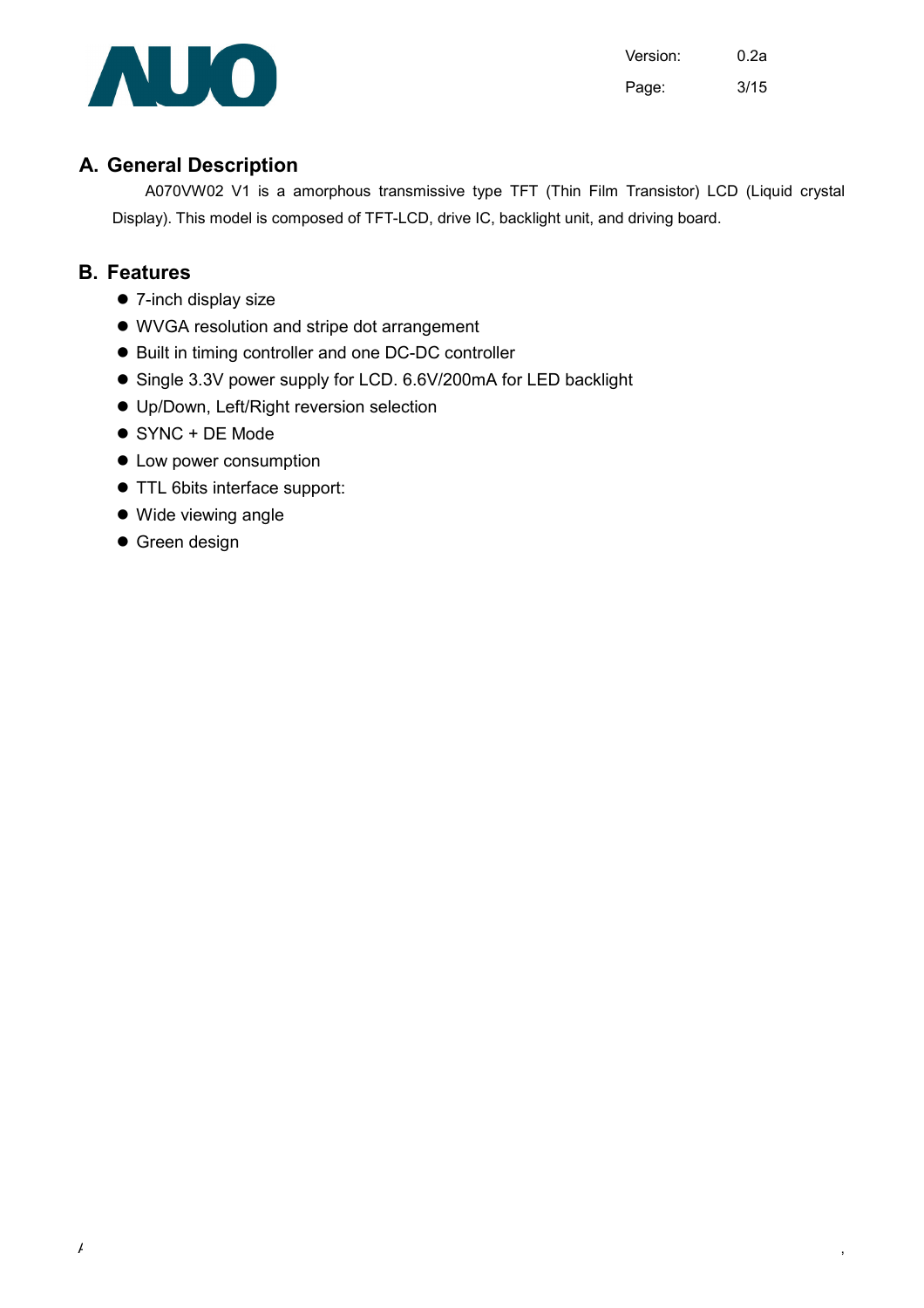

Version: 0.2a Page: 4/15

### C. General Information

| NO.            | <b>Item</b>                | <b>Unit</b> | <b>Specification</b>                 | <b>Remark</b> |
|----------------|----------------------------|-------------|--------------------------------------|---------------|
| 1              | <b>Display Resolution</b>  | dot         | 800RGB(H)×480(V)                     |               |
| $\overline{2}$ | <b>Active Area</b>         | mm          | 152.40(H)×91.44(V)                   |               |
| 3              | Screen Size                | inch        | 7.0(Diagonal)                        |               |
| 4              | <b>Pixel Pitch</b>         | mm          | $0.1905(H) \times 0.1905(V)$         |               |
| 5              | <b>Color Configuration</b> |             | R. G. B. Stripe                      | Note 1        |
| 6              | <b>Color Depth</b>         |             | 262K Colors                          | Note 2        |
| 7              | <b>Overall Dimension</b>   | mm          | $165(H) \times 106(V) \times 5.5(T)$ | Note 3        |
| 8              | Weight                     | g           | $130 + 1.10\%$                       |               |
| 9              | Panel surface treatment    |             | Anti-Glare                           |               |
| 10             | Display Mode               |             | Normally White                       |               |

Note 1: Below figure shows dot stripe arrangement.



Note 2: The 262K color display depends on 6-bit data signal (pin 13~35).

Note 3: Not include backlight cable and screw height. Refer next page to get further information.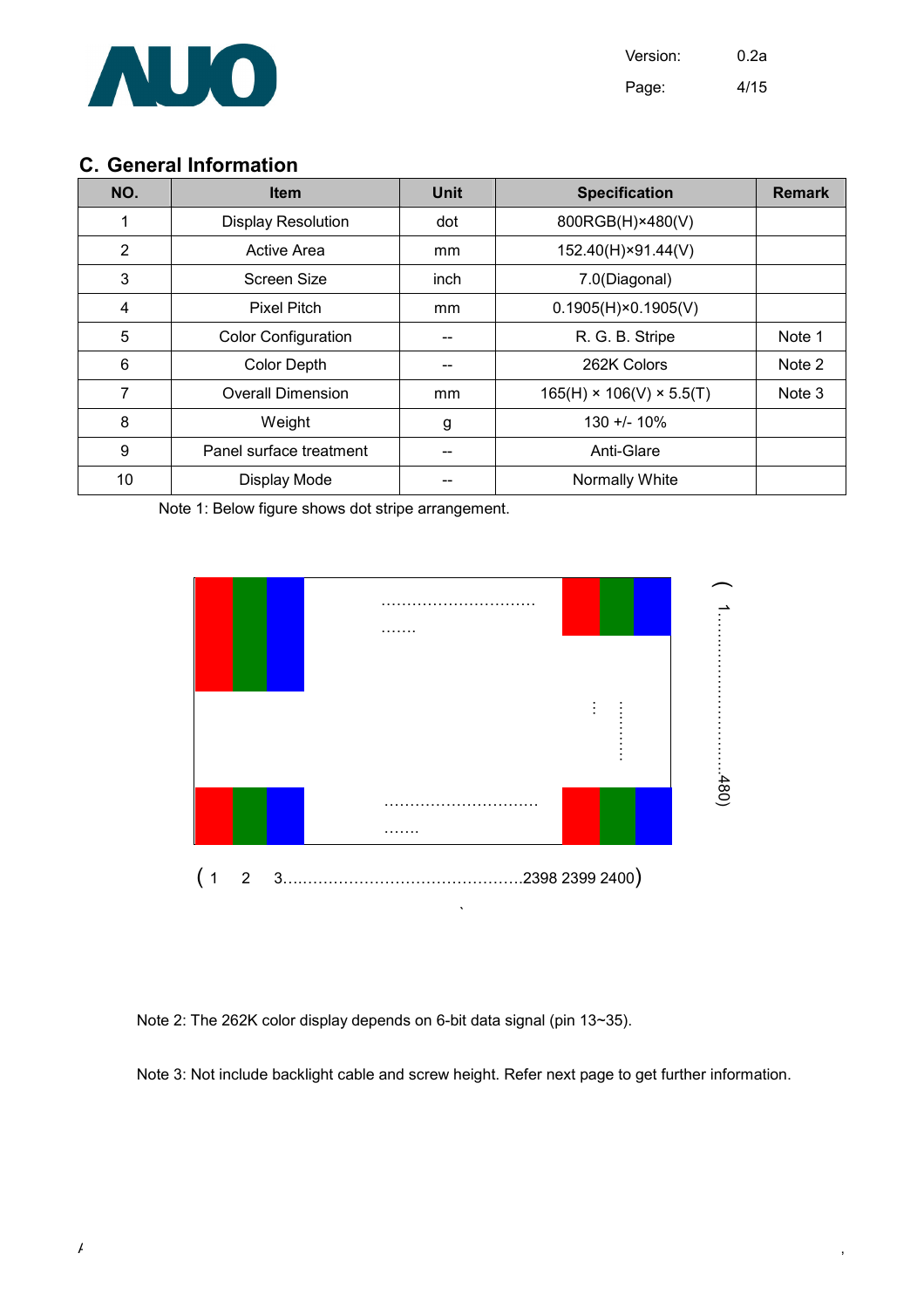

 $5/15$  $0.2a$ Version: 0.2a Version:

Page:

Page: 5/15

D. Outline Dimension **1. Outline Dimension** 

1. TFT-LCD Module – Front View 1. TFT-LCD Module - Front View



ALL RIGHTS STRICTLY RESERVED. ANY PORTION OF THIS PAPER SHALL NOT BE REPRODUCED, COPIED, OR TRANSFORMED TO ANY OTHER FORMS<br>WITHOUT PERMISSION FROM AU OPTRONICS CORP. ALL RIGHTS STRICTLY RESERVED. ANY PORTION OF THIS PAPER SHALL NOT BE REPRODUCED, COPIED, OR TRANSFORMED TO ANY OTHER FORMS WITHOUT PERMISSION FROM AU OPTRONICS CORP.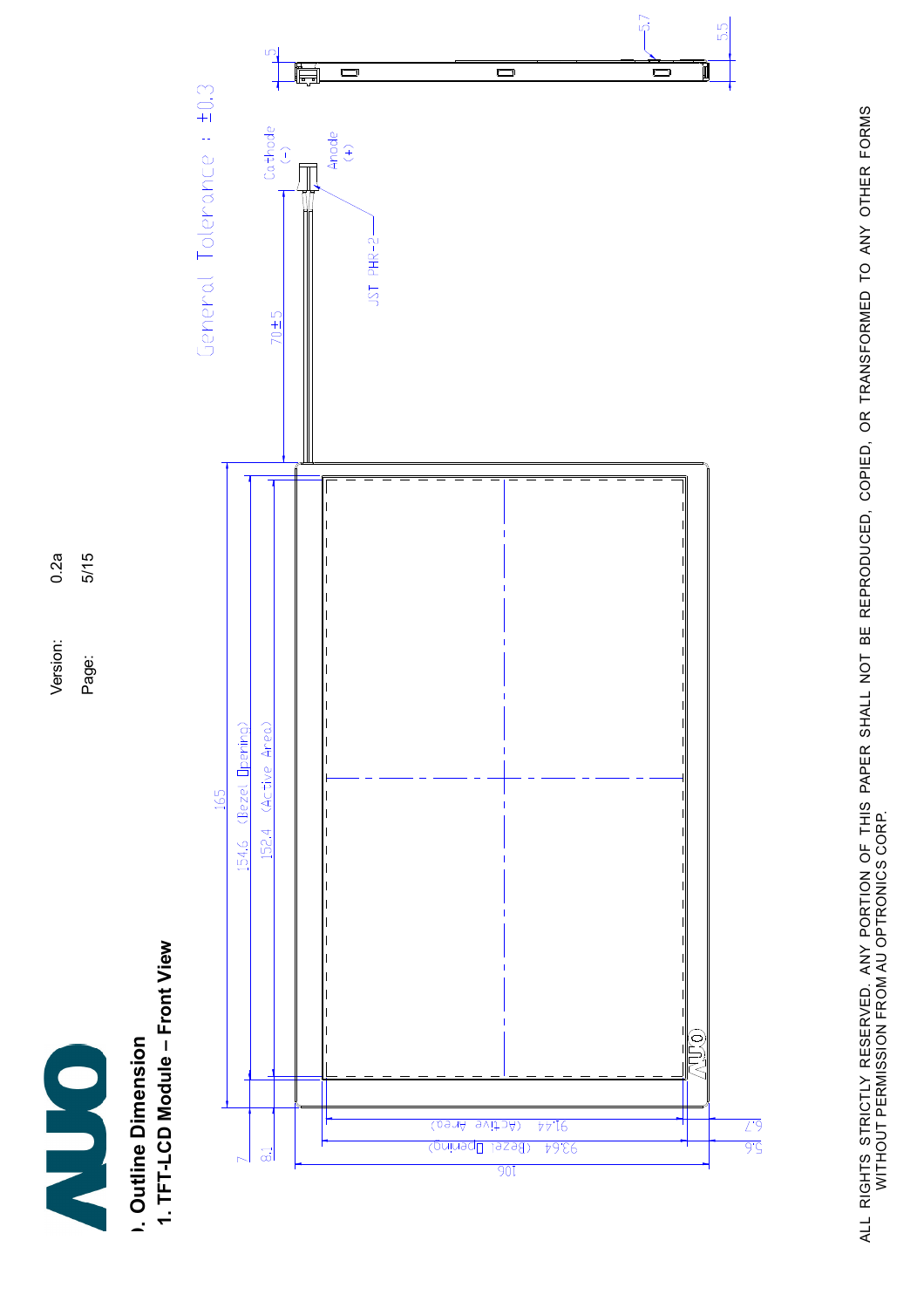

 $6/15$  $0.2a$ Version: 0.2a Page: 6/15 Version:

Page:

# 2. TFT-LCD Module – Rear View 2. TFT-LCD Module - Rear View



ALL RIGHTS STRICTLY RESERVED. ANY PORTION OF THIS PAPER SHALL NOT BE REPRODUCED, COPIED, OR TRANSFORMED TO ANY OTHER FORMS<br>WITHOUT PERMISSION FROM AU OPTRONICS CORP. ALL RIGHTS STRICTLY RESERVED. ANY PORTION OF THIS PAPER SHALL NOT BE REPRODUCED, COPIED, OR TRANSFORMED TO ANY OTHER FORMS WITHOUT PERMISSION FROM AU OPTRONICS CORP.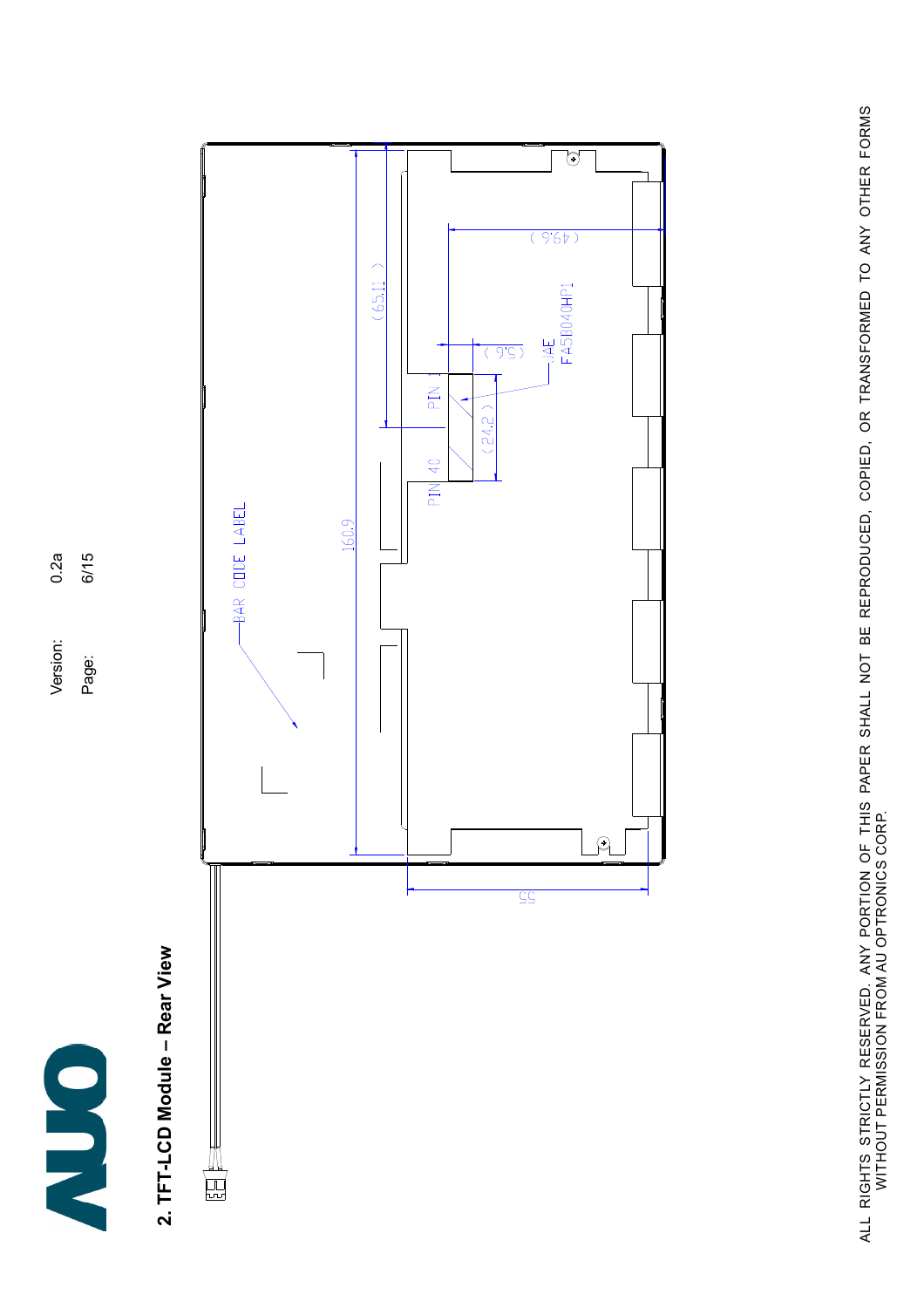

Version: 0.2a Page: 7/15

# E. Electrical Specifications

### 1. FPC Pin Assignment

| Pin NO         | <b>Symbol</b>  | I/O                      | <b>Function</b>            |  |  |
|----------------|----------------|--------------------------|----------------------------|--|--|
| 1              | U/D            | $\mathsf{I}$             | Up or down display control |  |  |
| $\overline{2}$ | <b>VSS</b>     | G                        | <b>GND</b>                 |  |  |
| 3              | Hsync          | $\overline{1}$           | Horizontal SYNC.           |  |  |
| 4              | <b>VDD</b>     | P                        | 3.3V Power supply          |  |  |
| 5              | <b>VDD</b>     | P                        | 3.3V Power supply          |  |  |
| 6              | <b>VDD</b>     | P                        | 3.3V Power supply          |  |  |
| $\overline{7}$ | <b>VDD</b>     | $\mathsf{P}$             | 3.3V Power supply          |  |  |
| 8              | Vsync          | $\mathsf{I}$             | Vertical SYNC.             |  |  |
| 9              | <b>DE</b>      | $\overline{\phantom{a}}$ | Data Enable                |  |  |
| 10             | <b>VSS</b>     | G                        | <b>GND</b>                 |  |  |
| 11             | <b>VSS</b>     | G                        | <b>GND</b>                 |  |  |
| 12             | <b>VSS</b>     | G                        | <b>GND</b>                 |  |  |
| 13             | <b>B5</b>      | I                        | Blue data (MSB)            |  |  |
| 14             | <b>B4</b>      | $\overline{1}$           | <b>Blue data</b>           |  |  |
| 15             | B <sub>3</sub> | $\overline{1}$           | Blue data                  |  |  |
| 16             | <b>VSS</b>     | G                        | <b>GND</b>                 |  |  |
| 17             | <b>B2</b>      | $\overline{1}$           | Blue data                  |  |  |
| 18             | <b>B1</b>      | $\overline{\phantom{a}}$ | Blue data                  |  |  |
| 19             | B <sub>0</sub> | $\overline{1}$           | Blue data (LSB)            |  |  |
| 20             | <b>VSS</b>     | G                        | <b>GND</b>                 |  |  |
| 21             | G <sub>5</sub> | $\overline{\phantom{a}}$ | Green data (MSB)           |  |  |
| 22             | G4             | I                        | Green data                 |  |  |
| 23             | G <sub>3</sub> | $\overline{1}$           | Green data                 |  |  |
| 24             | <b>VSS</b>     | G                        | <b>GND</b>                 |  |  |
| 25             | G <sub>2</sub> |                          | Green data                 |  |  |
| 26             | G <sub>1</sub> | $\mathsf{I}$             | Green data                 |  |  |
| 27             | G <sub>0</sub> | $\overline{1}$           | Green data (LSB)           |  |  |
| 28             | <b>VSS</b>     | G                        | <b>GND</b>                 |  |  |
| 29             | R <sub>5</sub> | T                        | Red data (MSB)             |  |  |
| 30             | R <sub>4</sub> | $\overline{\phantom{a}}$ | Red data                   |  |  |
| 31             | R <sub>3</sub> | $\overline{\phantom{a}}$ | Red data                   |  |  |
| 32             | <b>VSS</b>     | G                        | <b>GND</b>                 |  |  |
| 33             | R <sub>2</sub> | I                        | Red data                   |  |  |
| 34             | R <sub>1</sub> | I                        | Red data                   |  |  |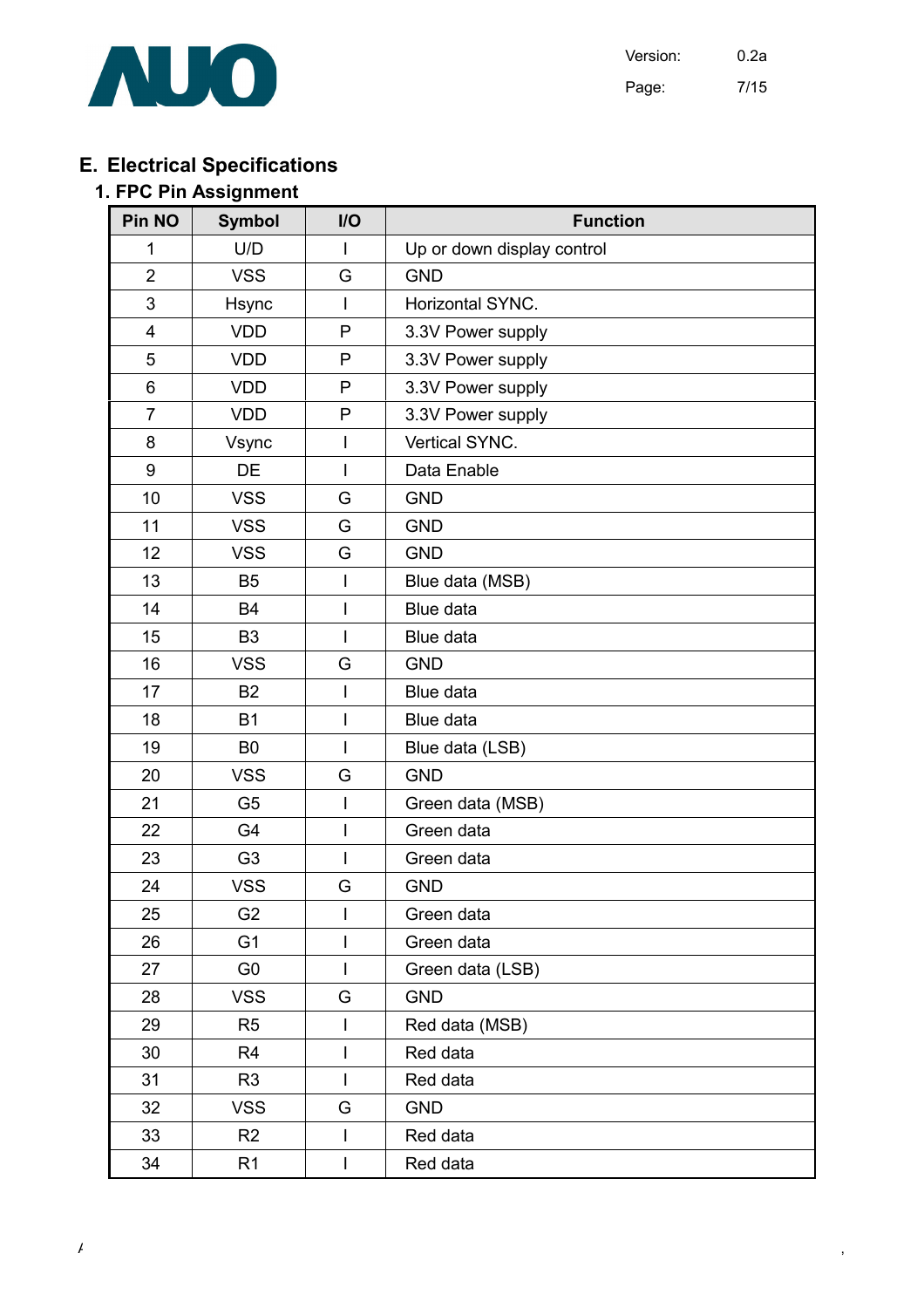

| <b>Pin NO</b> | <b>Symbol</b>  | I/O | <b>Function</b>               |
|---------------|----------------|-----|-------------------------------|
| 35            | R <sub>0</sub> |     | Red data (LSB)                |
| 36            | <b>VSS</b>     | G   | GND                           |
| 37            | <b>VSS</b>     | G   | <b>GND</b>                    |
| 38            | <b>DCLK</b>    |     | Data Clock                    |
| 39            | <b>VSS</b>     | G   | <b>GND</b>                    |
| 40            | L/R            |     | Right or left display control |

I: Input pin; P: Power pin; G: Ground pin

 $UP$ 



# 2. Absolute Maximum Ratings

| <b>Items</b>  | <b>Symbol</b> | <b>Product Specification</b> | <b>Unit</b> |           |   |  |
|---------------|---------------|------------------------------|-------------|-----------|---|--|
|               |               | Min.                         | Typ.        | Max.      |   |  |
| Power Voltage | <b>VDD</b>    | $-0.5$                       |             | 3.6       | V |  |
| Input Signal  | Vi            | $-0.3$                       |             | $VDD+0.3$ | ٧ |  |
| Voltage       |               |                              |             |           |   |  |
| Operation     |               | $\mathbf 0$                  |             | 60        |   |  |
| Temperature   | Topa          |                              |             |           |   |  |
| Storage       |               | $-20$                        |             | 65        |   |  |
| Temperature   | Tstg          |                              |             |           |   |  |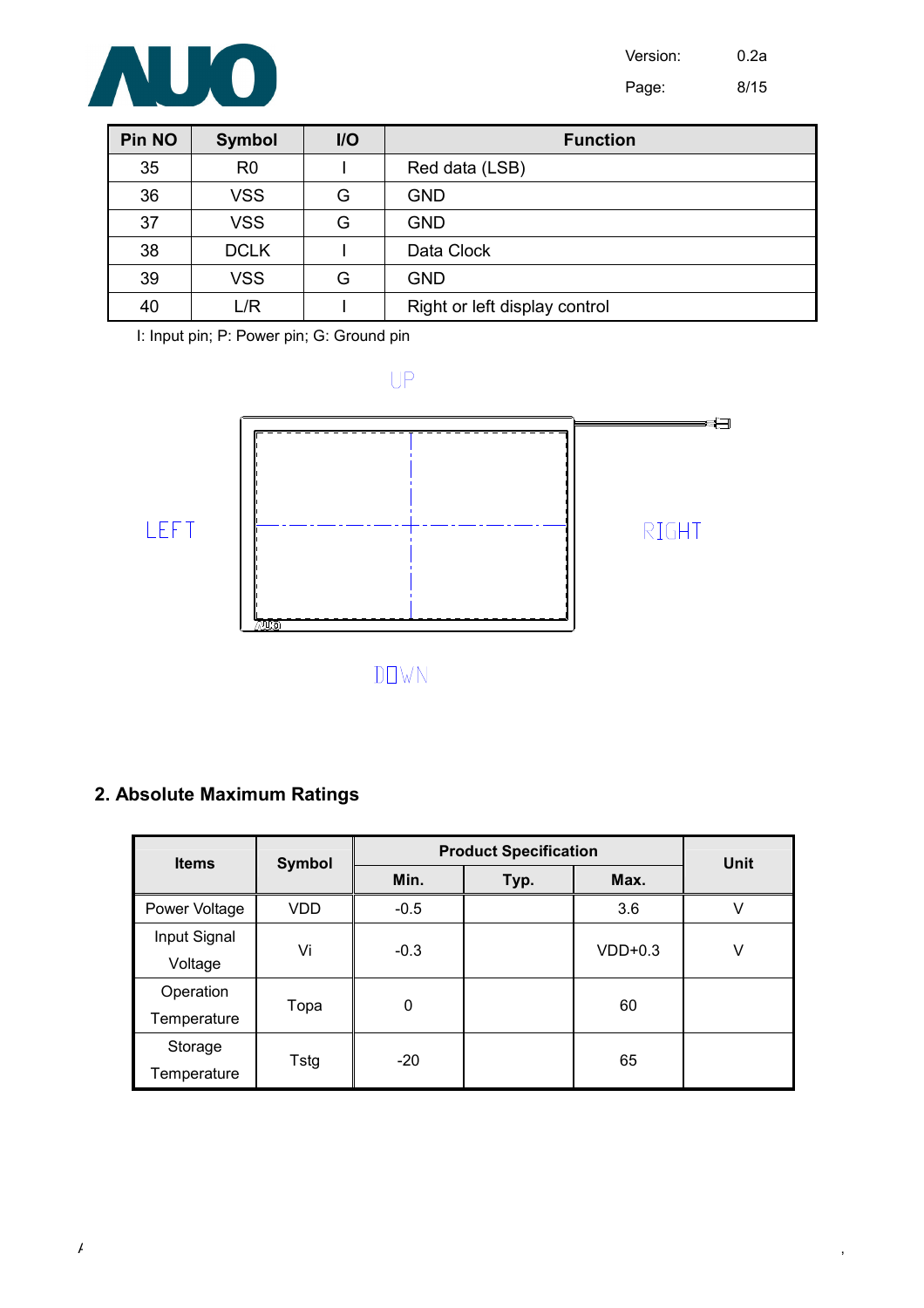

### F. Electrical Characteristics

The following items are measured under stable condition and suggested application circuit.

### 1. TFT- LCD Typical Operation Condition (GND=AVSS=0V)

| <b>Items</b>            | <b>Symbol</b> | <b>Product Specification</b> | <b>Unit</b>     |            |        |
|-------------------------|---------------|------------------------------|-----------------|------------|--------|
|                         |               | Min.                         | Typ.            | Max.       |        |
| Power Voltage           | <b>VDD</b>    | 3.0                          | 3.3             | 3.5        | $\vee$ |
| Power<br>Current        | <b>IDD</b>    |                              | 0.15            | 0.2        | A      |
| Input Signal<br>Voltage | Vi            | $-0.3$                       | $VDD+0.3$<br>-- |            | V      |
| Input Signal<br>H/L     | <b>VIH</b>    | 0.8VDD                       | --              | <b>VDD</b> | V      |
| Level Voltage           | <b>VIL</b>    | $\mathbf 0$                  | --              | 0.2VDD     |        |

Note: Above every operation range is based on stable operation

### 2. Backlight Driving Conditions

| <b>Parameter</b> | Symbol | Min.              | Typ. | Max. | Unit |
|------------------|--------|-------------------|------|------|------|
| Voltage for LED  | VLED   | $\hspace{0.05cm}$ | 6.6  | $-$  |      |
| Current for LED  | ILED   | $\hspace{0.05cm}$ | 200  | 240  | mA   |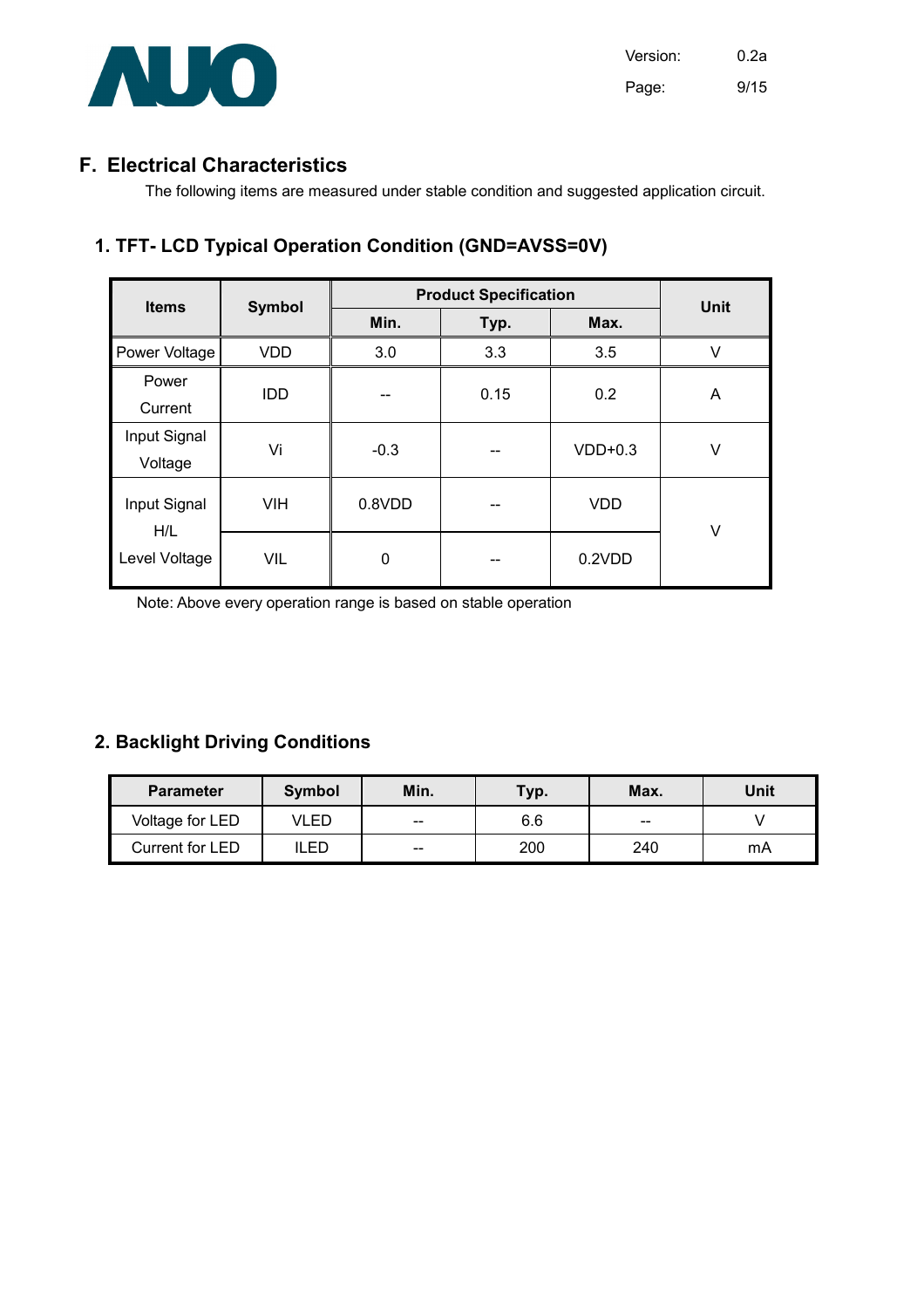

Version: 0.2a Page: 10/15

### 3. AC Timing

a. Input Timing Diagram Input Timing (WVGA)



### b. Timing condition

### (b-1). DE Mode

| Item                  | <b>Symbol</b> | <b>Min</b> | <b>Typ</b> | <b>Max</b> | <b>Unit</b> | <b>Remark</b> |
|-----------------------|---------------|------------|------------|------------|-------------|---------------|
| Clock frequency       | Fck           | 20         | 33.3       | 42         | <b>MHz</b>  |               |
| Clock High time       | Twcl          | 8          |            |            | ns          | VIL           |
| Clock Low time        | Twch          | 8          |            |            | ns          | <b>VIH</b>    |
| Clock rising time     | Trclk         |            | 6          | 8          | ns          |               |
| Clock falling time    | <b>Tfclk</b>  |            | 6          | 8          | ns          |               |
| Horizontal blanking   | Thbl          | 95         | 128        | 280        | Clk         |               |
| Horizontal period     | Th            |            | 1056       |            | <b>Clk</b>  |               |
| Vertical blanking     | Tvbl          | 32         | 45         | 184        | Th          |               |
| Vertical display area | Tvd           |            | 480        |            | Th          |               |
| DE setup time         | Tes           | 5          |            |            | ns          |               |
| DE hold time          | Teh           | 10         |            |            | ns          |               |

Note: Above every operation range is based on stable operation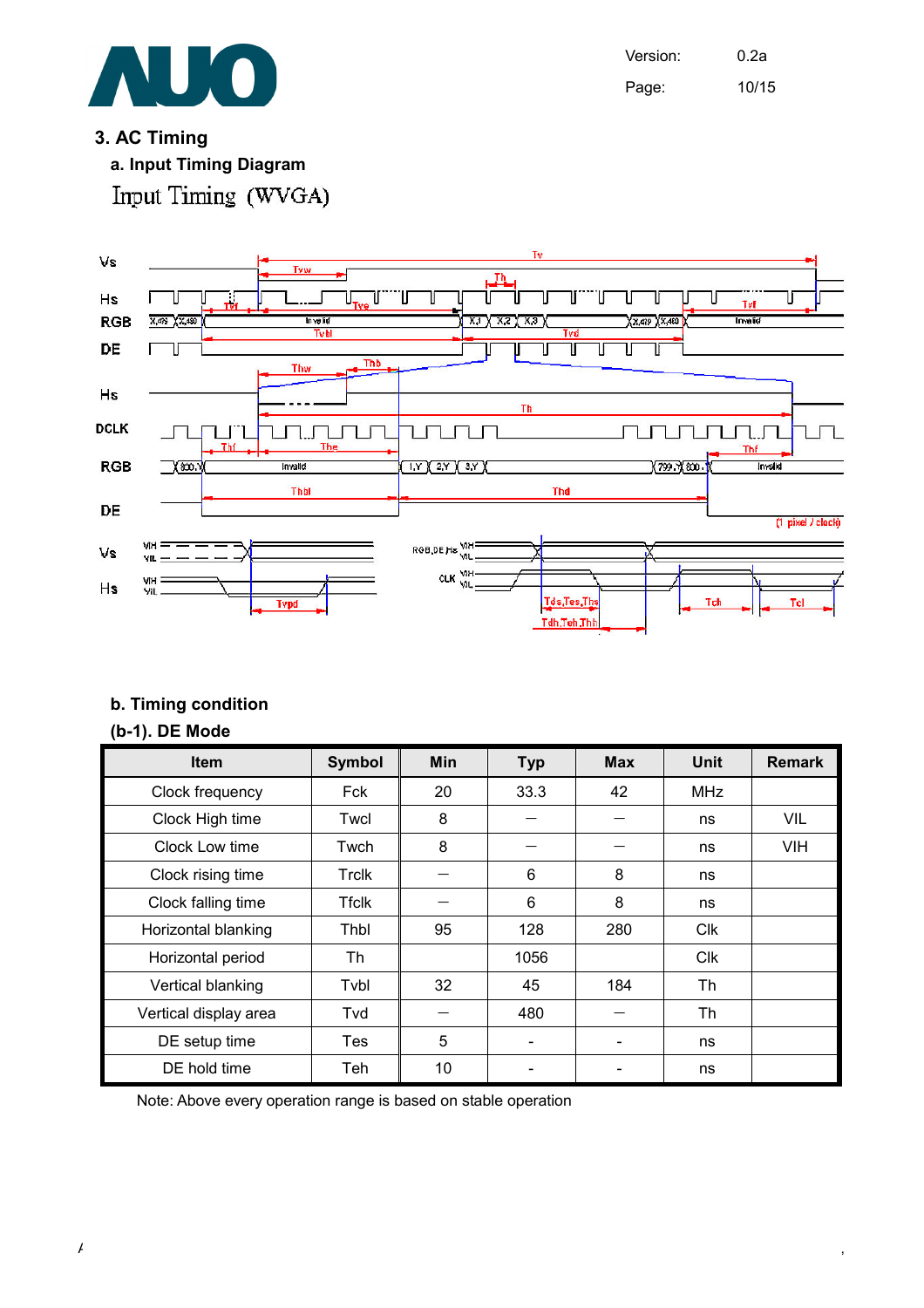

Version: 0.2a

Page: 11/15

### (b-2) HV Mode

| Item                     | <b>Symbol</b> | Min                      | <b>Typ</b>               | <b>Max</b>               | <b>Unit</b> | <b>Remark</b> |
|--------------------------|---------------|--------------------------|--------------------------|--------------------------|-------------|---------------|
| Clock frequency          | Fck           | 20                       | 33.3                     | 42                       | <b>MHZ</b>  |               |
| Clock High time          | Twch          | 8                        | $\overline{\phantom{0}}$ | $\overline{\phantom{0}}$ | ns          |               |
| Clock Low time           | Twcl          | 8                        | $\overline{\phantom{0}}$ | $\overline{\phantom{0}}$ | ns          |               |
| Clock rising time        | <b>Trclk</b>  |                          |                          | 2.5                      | ns          |               |
| Clock falling time       | <b>Tfclk</b>  | $\overline{\phantom{0}}$ |                          | 2.5                      | ns          |               |
| Hsync period             | Th            | 895                      | 1056                     | 1088                     | <b>Clk</b>  |               |
| Hsync pulse width        | Thw           | 4                        | 28                       | 81                       | <b>Clk</b>  |               |
| Hsync front porch        | Thf           | $\overline{7}$           | 40                       | 200                      | <b>Clk</b>  |               |
| Hsync back porch         | Thb           | $\overline{7}$           | 60                       | 84                       | <b>Clk</b>  |               |
| Hsync width + back porch | Thw +Thb      | --                       | 88                       | --                       | <b>Clk</b>  |               |
| Hsync blanking           | Thbl          | 95                       | 128                      | 288                      | <b>Clk</b>  |               |
| Hsync setup time         | <b>Ths</b>    | 5                        |                          |                          | ns          |               |
| Hsync hold time          | Thh           | 10                       |                          |                          | ns          |               |
| Vsync period             | Tv            | 512                      | 525                      | 610                      | Th          |               |
| Vsync pulse width        | <b>T</b> vw   | 1                        | 3                        | $\overline{\phantom{0}}$ | Th          |               |
| Vsync front porch        | Tvf           |                          | 13                       | $\overline{\phantom{0}}$ | <b>Th</b>   |               |
| Vsync blanking           | Tvbl          | 32                       | 45                       | 184                      | Th          |               |
| Hsync/Vsync phase shift  | Tvpd          | $\overline{2}$           | 320                      | $\overline{\phantom{0}}$ | <b>Clk</b>  |               |
| Data setup time          | Tds           | 5                        |                          |                          | ns          |               |
| Data hold time           | Tdh           | 10                       |                          |                          | ns          |               |

Note: Above every operation range is based on stable operation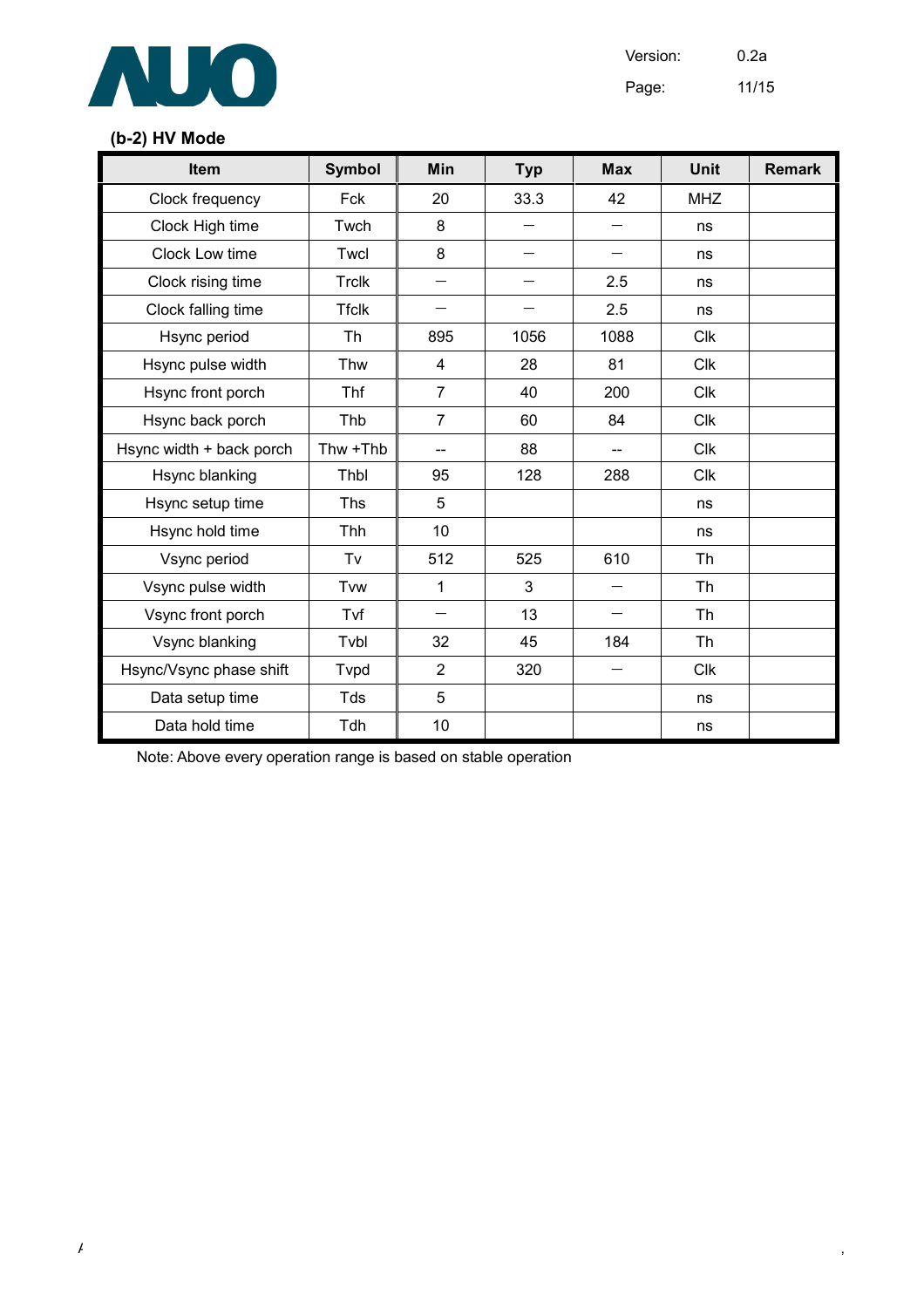

Version: 0.2a Page: 12/15

### G. Optical specification

| <b>Item</b>               | <b>Symbol</b> | <b>Condition</b>     | Min.                         | Typ. | Max.                     | <b>Unit</b>     | <b>Remark</b> |
|---------------------------|---------------|----------------------|------------------------------|------|--------------------------|-----------------|---------------|
| Response Time             |               |                      |                              |      |                          |                 |               |
| Rise                      | Tr            | $\theta = 0^{\circ}$ | $\qquad \qquad \blacksquare$ | 10   | 20                       | ms              | Note 4        |
| Fall                      | Τf            |                      | $\qquad \qquad \blacksquare$ | 18   | 36                       | ms              |               |
| Contrast ratio            | <b>CR</b>     | At optimized         | 200                          | 300  |                          |                 | Note 6, 7     |
|                           |               | viewing angle        |                              |      | $\overline{\phantom{a}}$ |                 |               |
| <b>Viewing Angle</b>      |               |                      |                              |      |                          |                 |               |
| Top                       |               |                      | 30                           | 40   |                          |                 |               |
| <b>Bottom</b>             |               | CR 10                | 50                           | 60   |                          | deg.            | Note 8        |
| Left                      |               |                      | 50                           | 60   |                          |                 |               |
| Right                     |               |                      | 50                           | 60   |                          |                 |               |
| <b>Brightness</b>         | $Y_L$         | $\theta = 0^\circ$   | 180                          | 220  |                          | $\text{cd/m}^2$ | Note 9        |
|                           | X             | $\theta = 0^\circ$   | 0.26                         | 0.31 | 0.36                     |                 |               |
| <b>White Chromaticity</b> | у             | $\theta = 0^\circ$   | 0.28                         | 0.33 | 0.38                     |                 |               |

Note 1 : Ambient temperature =25, and backlight  $I_{LED} = 200 \text{mA}$ . To be measured in the dark room.

Note 2 : To be measured on the center area of panel with a viewing cone of 1° by Topcon luminance meter BM-5, after 15 minutes operation.

Note 3. Definition of response time:

 The output signals of photo detector are measured when the input signals are changed from "black" to "white"(falling time) and from "white" to "black"(rising time), respectively.

 The response time is defined as the time interval between the 10% and 90% of amplitudes. Refer to figure as below.





Contrast ratio is calculated with the following formula.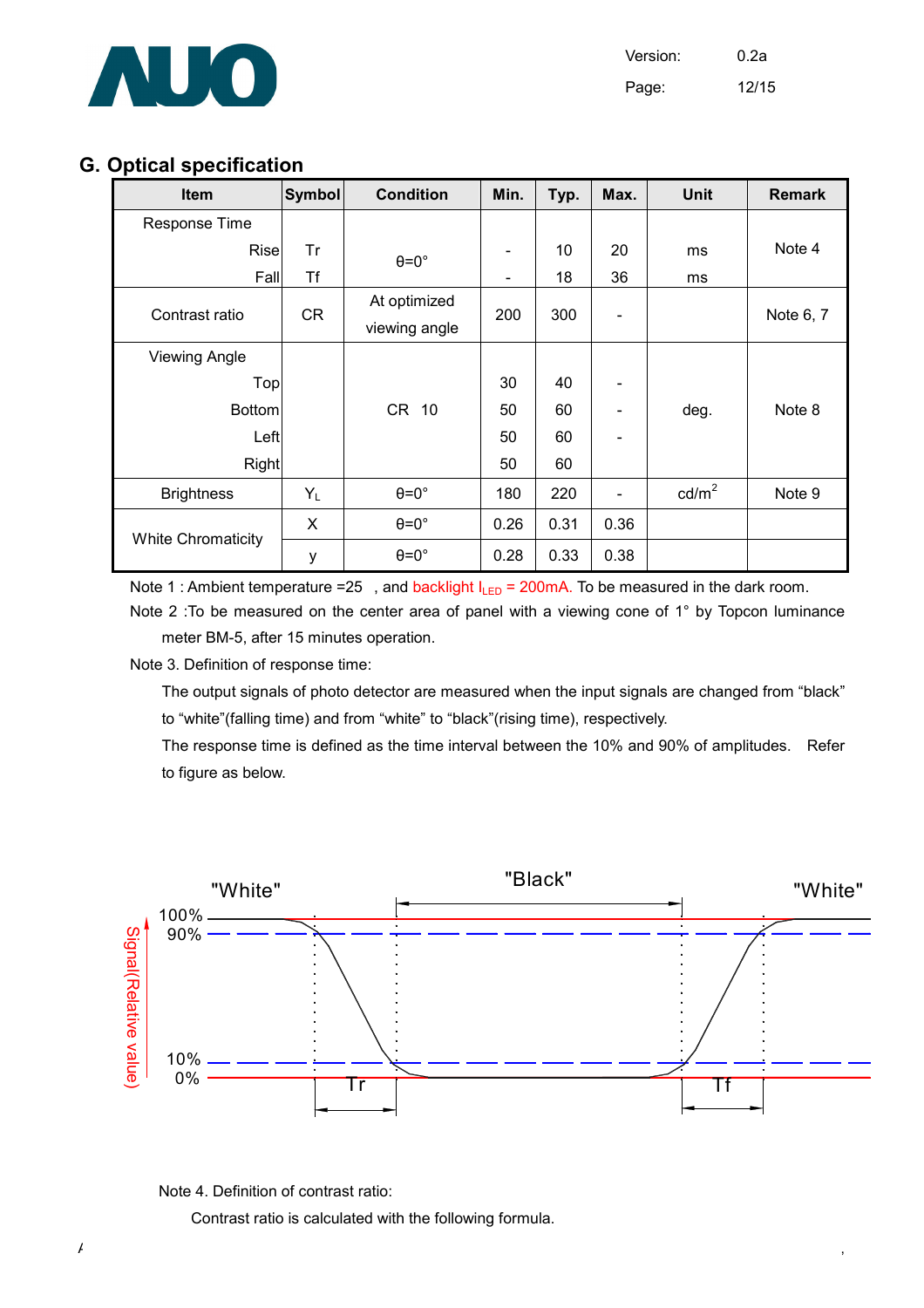

Version: 0.2a Page: 13/15

Contrast ratio (CR)=

Photo detector output when LCD is at "White" state

Photo detector output when LCD is at "Black" state

Note 5. White  $V_i = V_{i50} + 1.5V$ 

Black  $V_i = V_{i50} \pm 2.0 V$ 

"±" means that the analog input signal swings in phase with VCOM signal.

"+" means that the analog input signal swings out of phase with VCOM signal.

 $V_{i50}$  : The analog input voltage when transmission is 50%

 The 100% transmission is defined as the transmission of LCD panel when all the input terminals of module are electrically opened.

Note 6. Definition of viewing angle, Refer to figure as below.



Note 7. Measured at the center area of the panel when all the input terminals of LCD panel are electrically opened.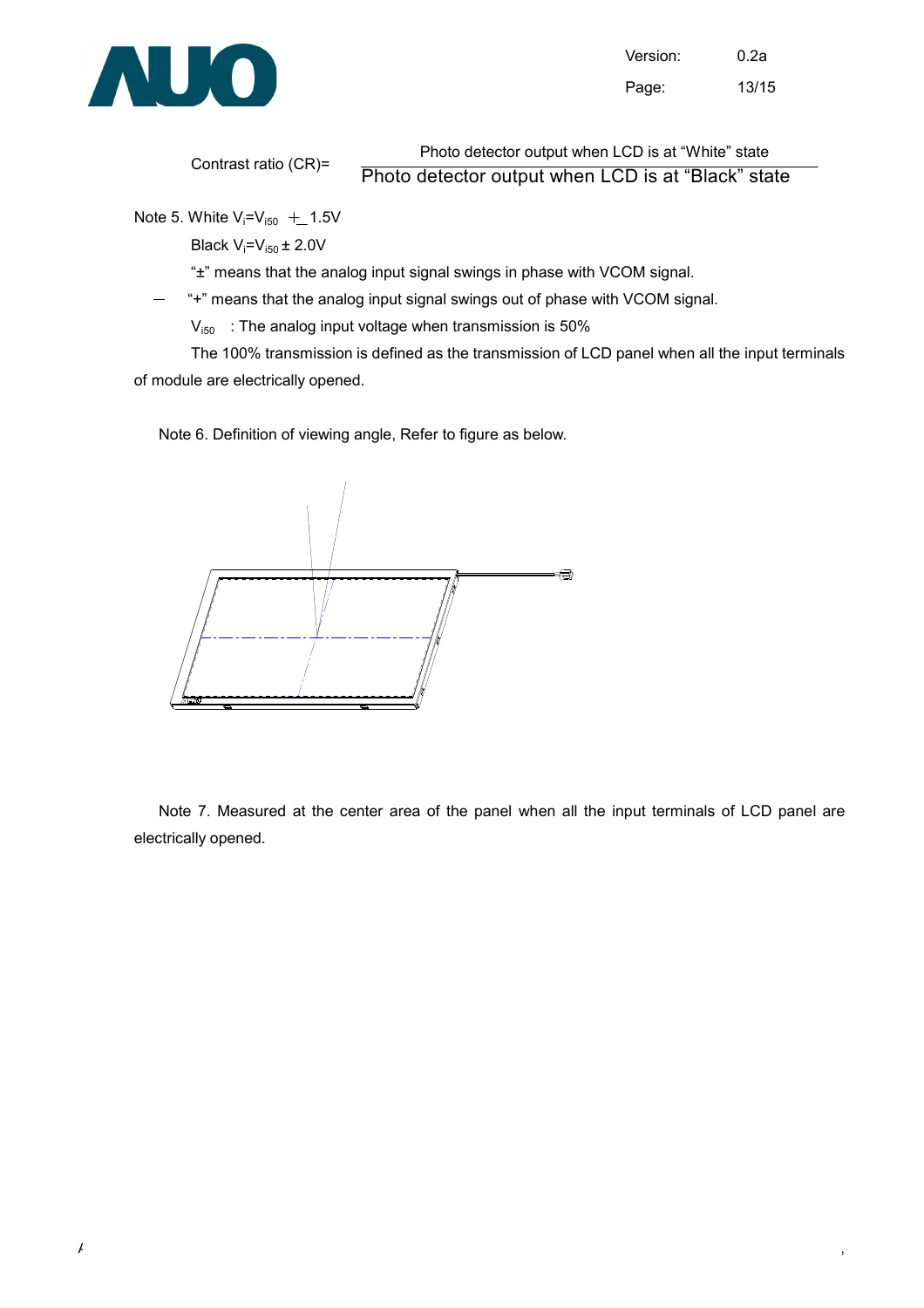

Version: 0.2a Page: 14/15

# H. Reliability Test Items

| No.            | <b>Test items</b>                  | <b>Conditions</b>                                                 |                           | <b>Remark</b> |
|----------------|------------------------------------|-------------------------------------------------------------------|---------------------------|---------------|
| 1              | <b>High Temperature Storage</b>    | Ta= $65^\circ$ C                                                  | 240Hrs                    |               |
| $\overline{2}$ | Low Temperature Storage            | Ta= $-20^{\circ}$ C                                               | 240Hrs                    |               |
| 3              | <b>High Ttemperature Operation</b> | Ta= $60^{\circ}$ C                                                | 240Hrs                    |               |
| 4              | Low Temperature Operation          | Ta= $0^{\circ}$ C                                                 | 240Hrs                    |               |
| 5              | High Temperature & High Humidity   | Ta= 50℃. 80% RH                                                   | 240Hrs                    | Operation     |
| 6              | <b>Heat Shock</b>                  | $-20^{\circ}$ C $\sim$ 60 $^{\circ}$ C, 50 cycle, 2Hrs/cycle      |                           | Non-operation |
| $\overline{7}$ | Electrostatic Discharge            | $\pm 200V, 200pF(0\Omega)$ , once for each terminal               |                           | Non-operation |
| 8              | Vibration                          | Frequency range                                                   | : $10 - 55$ Hz            | JIS C7021,    |
|                |                                    | <b>Stoke</b>                                                      | : 1.5mm                   | $A-10$        |
|                |                                    | Sweep                                                             | : $10 \sim 55 \sim 10$ Hz | condition A   |
|                |                                    | 2 hours for each direction of X, Y, Z                             |                           |               |
|                |                                    | (6 hours for total)                                               |                           |               |
| 9              | <b>Mechanical Shock</b>            | $100G$ . 6ms, $\pm X, \pm Y, \pm Z$<br>3 times for each direction |                           | Non-operation |
|                |                                    |                                                                   |                           | JIS C7021,    |
|                |                                    |                                                                   |                           | A-7           |
| 10             | Vibration (With Carton)            | Random vibration:                                                 |                           | IEC 68-34     |
|                |                                    | 0.015G2/Hz from 5~200Hz                                           |                           |               |
|                | Drop (With Carton)                 | Height: 60cm                                                      |                           |               |
| 11             |                                    | 1 corner, 3 edges, 6 surfaces                                     |                           |               |
|                |                                    |                                                                   |                           |               |

Note 1: Ta: Ambient Temperature

Note 2: In the standard conditions, there is not display function NG issue occurred. All the cosmetic specification is judged before the reliability stress.